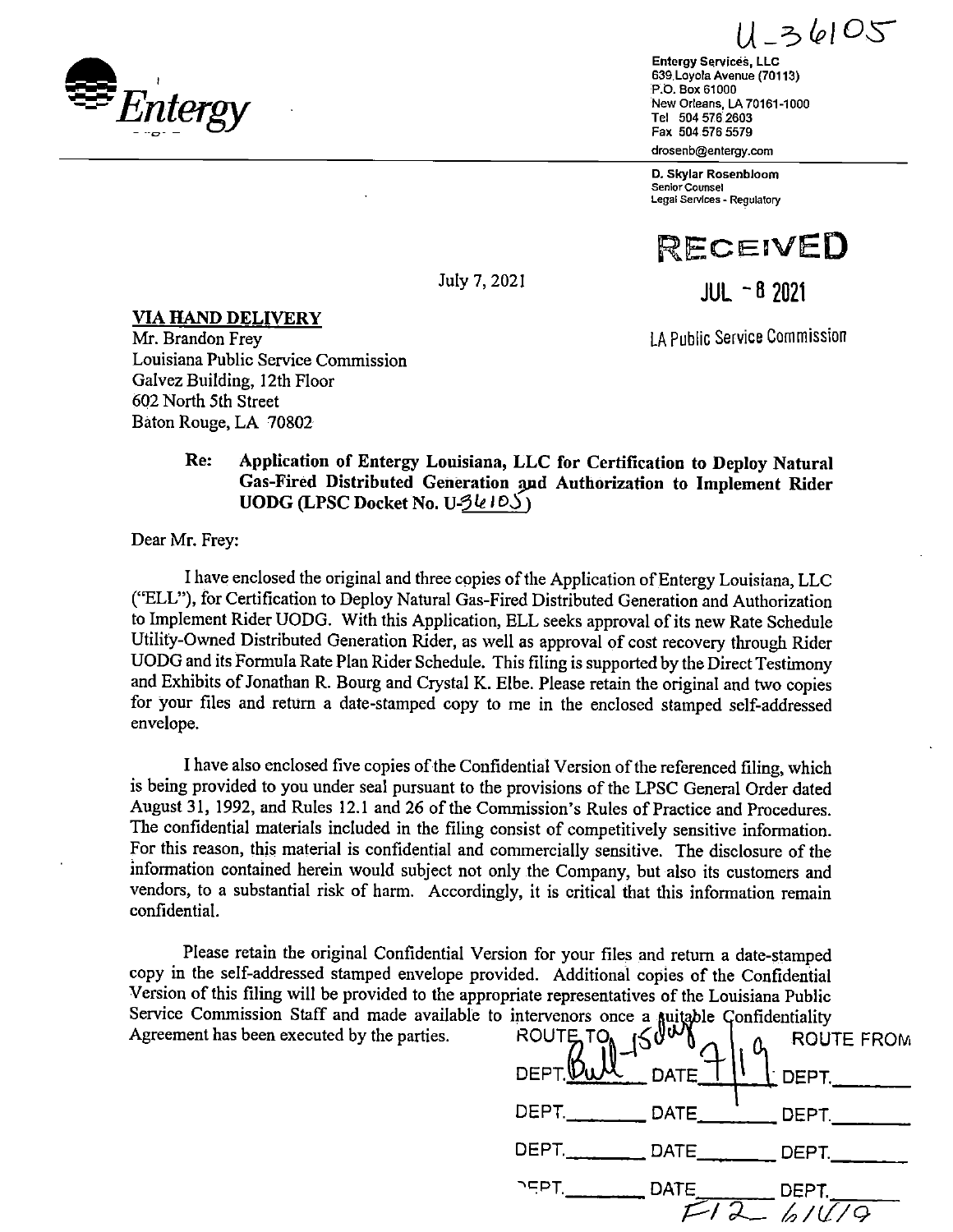Mr. Frey July 7, 2021 Page 2

If you have any questions, please do not hesitate to call me. Thank you for your courtesy and assistance with this matter.

 $\ddot{\phantom{0}}$ 

Respectfully submitted,

Respectfully submitted,

 $\ddot{\phantom{1}}$ 

 $\overline{\phantom{a}}$ 

D. Skylar Rosenbloom

DSR/ddm Enclosure cc: Commissioners (via e-mail)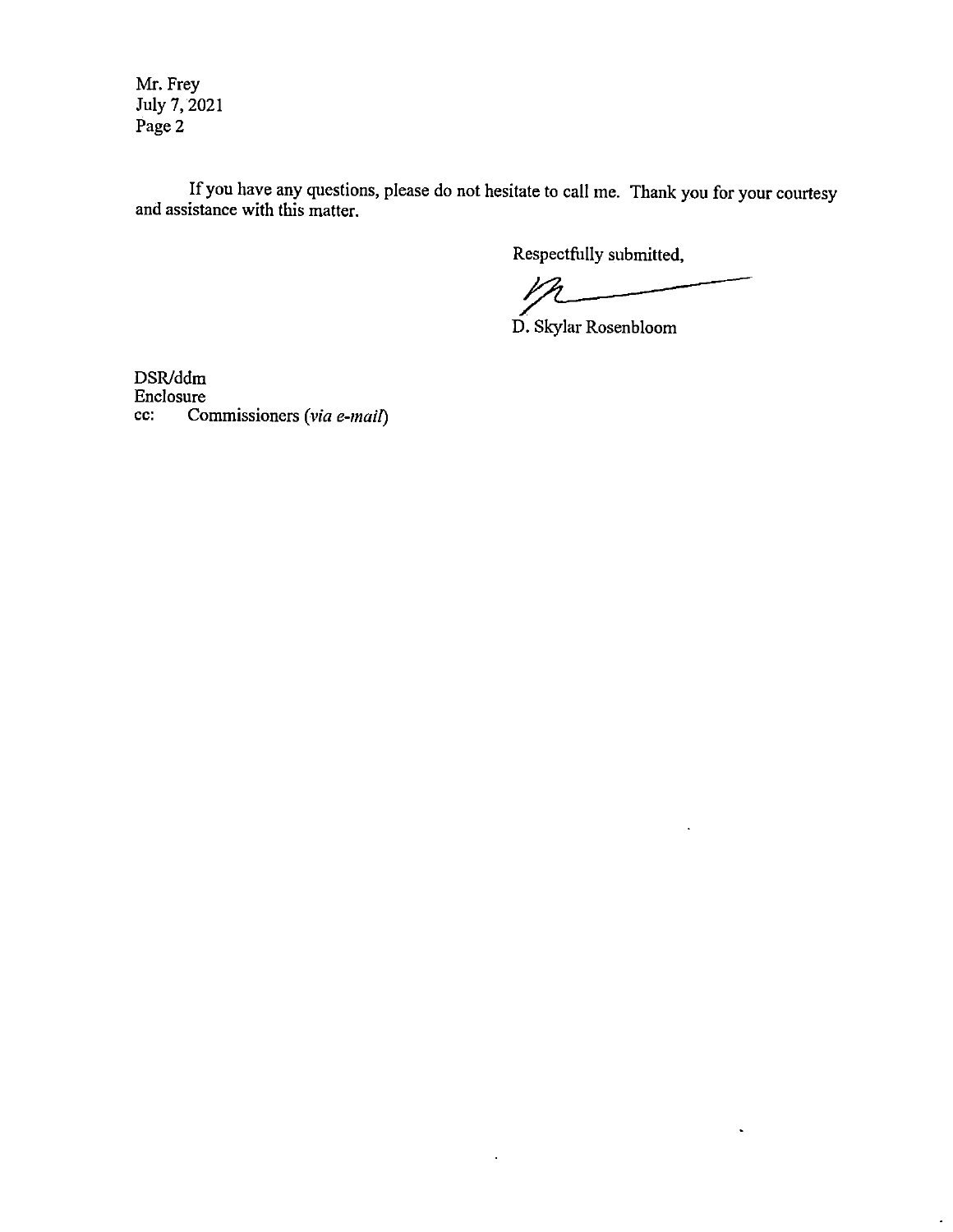### BEFORE THE LOUISIANA PUBLIC SERVICE COMMISSION

IN RE: APPLICATION OF ENTERGY ) LOUISIANA, LLC FOR ) CERTIFICATION TO DEPLOY NATURAL GAS-FIRED DISTRIBUTED ) GENERATION AND AUTHORIZATION ) TO IMPLEMENT RIDER UODG

DOCKET NO. U-

### APPLICATION OF ENTERGY LOUISIANA, LLC FOR CERTIFICATION TO DEPLOY NATURAL GAS-FIRED DISTRIBUTED GENERATION AND AUTHORIZATION TO IMPLEMENT RIDER UODG

Pursuant to the Rules of Practice and Procedure of the Louisiana Public Service Commission ("LPSC" or the "Commission"), Entergy Louisiana, LLC ("ELL" or "Company") respectfully submits this Application relative to its proposed. deployment of certain natural gas fired distributed generation ("DG"), which is an innovative opportunity to satisfy a portion of ELL's peaking and reserve capacity needs while providing additional reliability and resiliency benefits to the distribution grid, local communities, and host commercial and industrial customers.

Moreover, this Application is filed in accordance with the General Order dated September 20, 1983 (the "1983 General Order"),<sup>1</sup> and ELL requests certification thereunder that the public convenience and necessity would be served by ELL's ownership and operation of a fleet of DG located at the premises of host customers (referred to as the "Power Through" fleet). The Company also requests a finding that its deployment of the Power Through fleet does not implicate the

LPSC General Order dated September 20, 1983 (In re: In the Matter of the Expansion of Utility Power Plant; Proposed Certification of New Plant by the LPSC), as amended by General Order (Corrected) in Docket No. R-30517 (In re: Possible modifications to the September 20, 1983 General Order to allow (1) for more expeditious certifications of limited-term resource procurements and (2) an exception for annual and seasonal liquidated damages block energy purchases) dated May 27, 2009.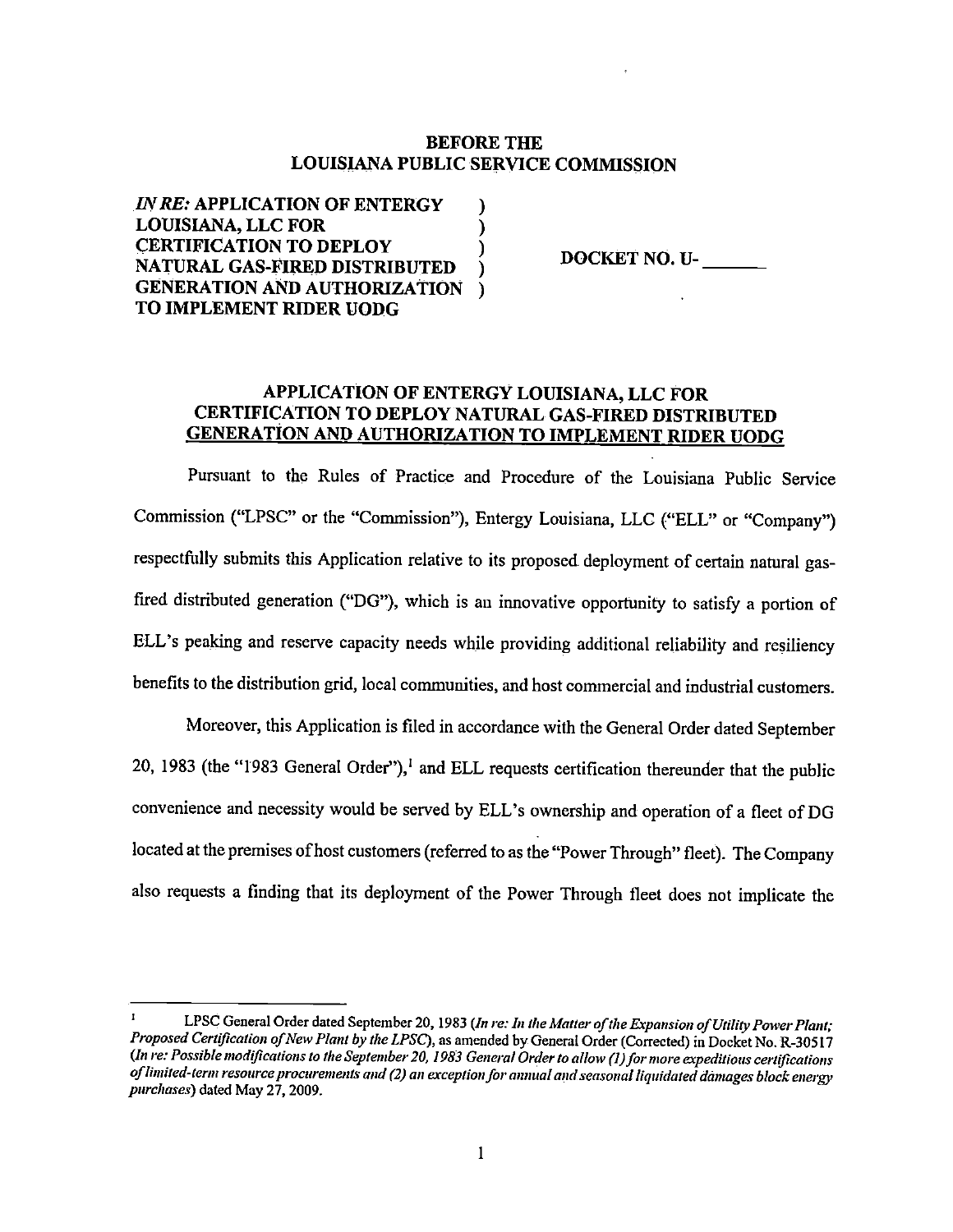Market-Based Mechanisms General Order ("MBM Order")<sup>2</sup> because each of the Power Through generators will be less than 50 MW in size or, in the alternative, that an exemption to the MBM Order is warranted. µ

Further, ELL seeks Commission approval of its new Rate Schedule Utility-Owned Distributed Generation Rider ("Rider UODG"), as well as approval of cost recovery through Rider UODG and its Formula Rate Plan Rider Schedule ("Rider FRP"). In addition, the Company seeks timely Commission consideration and all other appropriate relief to, which it may be entitled, as more fully set forth below.

#### INTRODUCTION

#### I.

ELL is a limited liability company duly authorized and qualified to do and doing business in the State of Louisiana, created and organized for the purposes, among others, of generating, transmitting, distributing, and selling electricity for power, lighting, heating, and other such uses; and ELL is engaged in the business thereof in fifty-eight  $(58)$  of the sixty-four  $(64)$  parishes of the State ofLouisiana.

### I].

The 2020 hurricane season and 2021 winter storm were harsh reminders of the importance of electric service. To that end, technology advancements are changing the way energy is generated and supplied. With such advancements, DG has become more prevalent across the

<sup>&</sup>lt;sup>2</sup> General Order, Docket No. R-26172 Subdocket A, In re: Development of Market-Based Mechanisms to Evaluate Proposals to Construct or Acquire Generating Capacity to Meeting Native Load, Supplements the September 20, 1983 General Order, dated February 16, 2004 (as amended by General Order, Docket No. R-26172 Subdocket B, dated November 3, 2006, and further amended by the April 26, <sup>2007</sup> General Order, and the amendments approved by the Commission at its October 15, <sup>2008</sup> Business & Executive Meeting and now in recently issued General Order, Docket No. R-26172, Subdocket C dated October 29, 2008).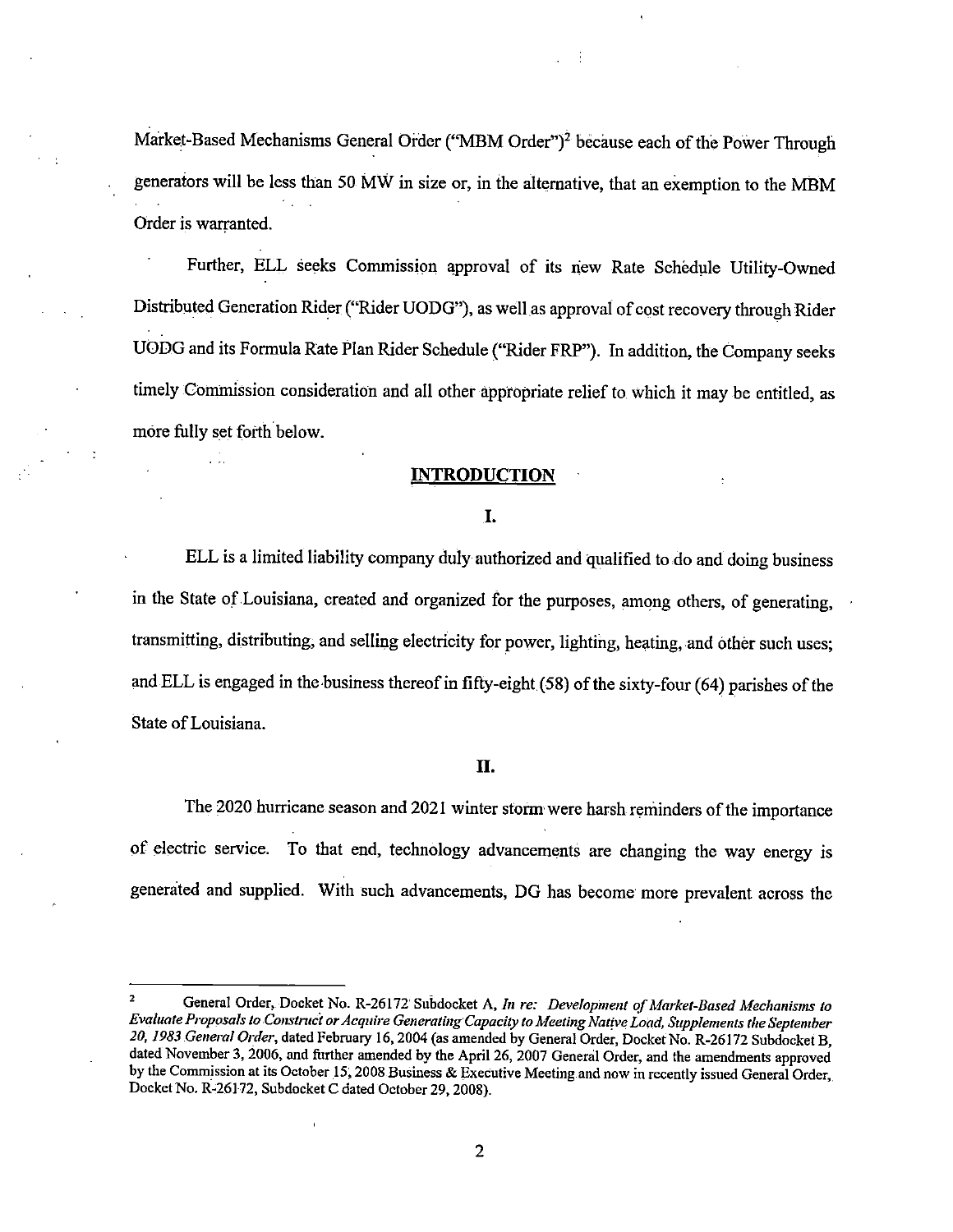utility industry, with the expectation of providing additional reliability and resiliency benefits to customers, in particular during severe weather events.

### III.

µ

To better serve all of its customers, ELL proposes through this Application to own and operate up to 120 MW of natural gas-fired DG located at commercial and industrial host customers' premises and installed on the Company's side of the electric meter.

### IV.

These DG resources, as discussed by Company Witness Jonathan R. Bourg, will act as "microgrids" installed throughout ELL's distribution system that serve the dual functions of 1) meeting a portion of the capacity and energy needs of ELL's broader customer base during normal operations, and 2) the backup power needs of host commercial and industrial customers during <sup>a</sup> grid outage and in many instances, allow those customers to continue to provide vital goods and services to the community while electric service to the larger area is being restored.

### V.

Thus, the Power Through fleet will efficiently meet the needs of host customers and all other customers alike by providing backup electric service to host customers during a grid outage and being available to provide power to the electric grid at all other times.

### VI.

Through this Application, ELL is taking necessary steps to implement its supply plan and satisfy its obligation to be prepared to reliably and efficiently serve all load that materializes in its service area, as discussed by Mr. Bourg. The deployment of the Power Through fleet is indicative ofthe innovative, customer-centric approach ELL employs in its resource planning to respond and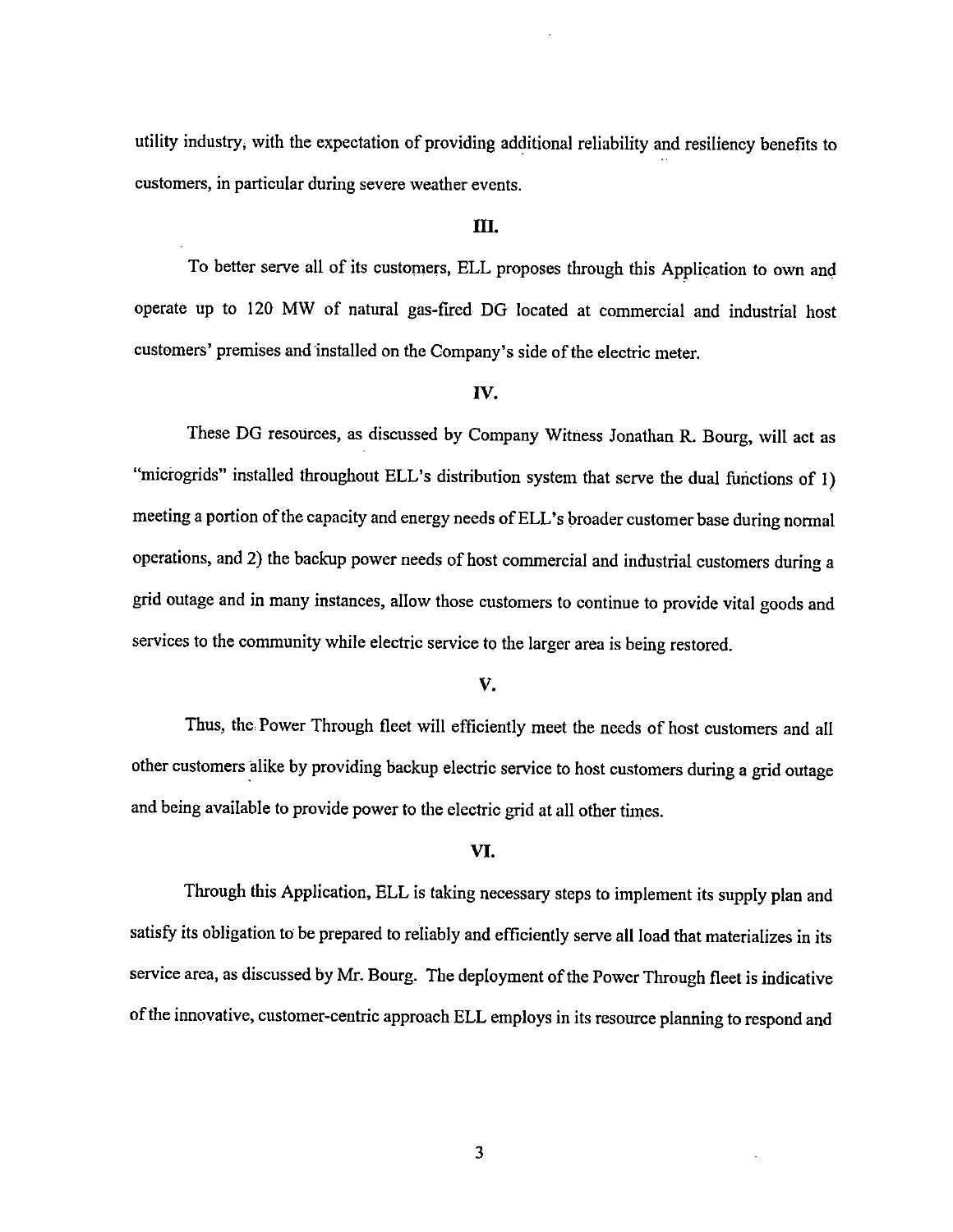adapt to a constantly shifting utility landscape, to promote price stability and supply diversity, and also to modernize further its supply portfolio.

### VII.

As discussed by Mr. Bourg, the Power Through fleet is an important part of ELL's supply plan. ELL is currently short of peaking and reserve resources and is expected to continue to be short of such resources for the foreseeable future. The Power Through fleet is expected to operate in that role based on its operating characteristics. The associated incremental capacity will better assure that ELL will be able to continue to provide reliable service to its customers.

### VIII.

The Power Through fleet fits squarely within the scope of integrating a diverse mix of resources. The deployment of the fleet will shift a portion of supply from large, central station generation to.smaller, localized generation that is well suited to support integration ofrenewable resources and at the same time address a portion of ELL's long-term resource needs.

#### IX.

The Power Through fleet further addresses evolving needs of some customers for enhanced reliability and resiliency, which in turn addresses the needs of communities for uninterrupted access to goods and services provided by such customers, as discussed by Mr. Bourg. Moreover, the fleet complements ELL's grid modernization efforts in that ELL will have the ability to model the benefits of DG in its distribution system planning and optimization efforts, which may eventually avoid or defer some distribution infrastructure costs.

#### X;

Mr. Bourg further explains in his testimony that the Power Through fleet will be operated as supply-side resources on the distribution system during periods of peak demand in order to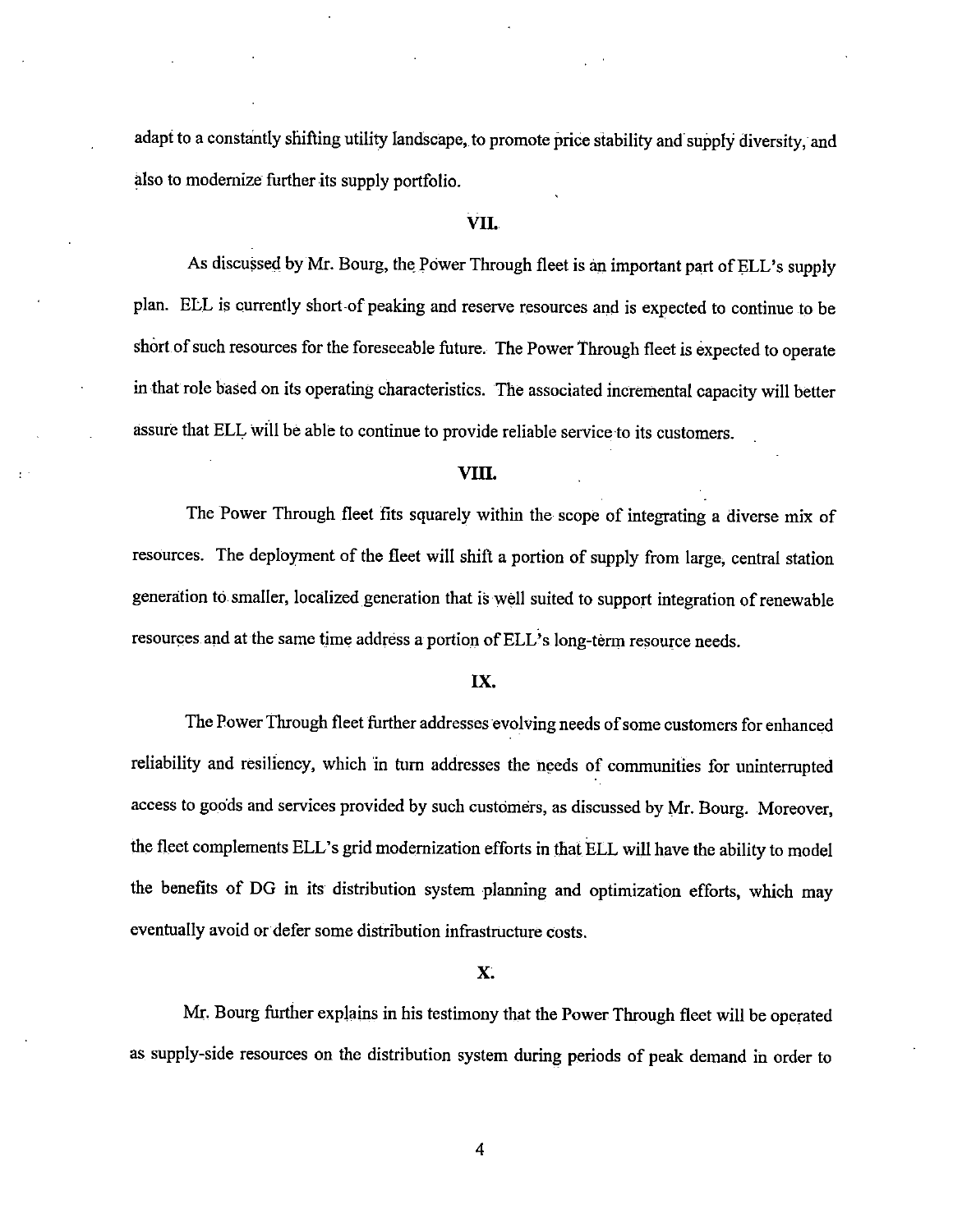reduce reliance on higher-cost MISO market supply-side resources using the bulk transmission system. The additional, in-region capacity will also mitigate ELL's exposure to the potential risk of volatility of MISO capacity auction clearing prices. Moreover, the diversified nature of the fleet provides additional risk mitigation against localized price spikes, fuel deliverability, and outages caused by equipment failure or extreme weather events.

#### XI.

Further, the Power Through fleet will provide larger customers an opportunity to align their sustainability objectives with their desires for enhanced reliability by utilizing cleaner-buming natural gas resources to supply backup electric service as opposed to diesel backup generators.

### XII.

The cost of the Power Through fleet that ELL proposes be borne by its broader customer base will be limited to the capacity value provided by a new-build combustion turbine ("CT"), which is currently a standard planning assumption for the lowest-cost known option for adding long-tenn capacity that will serve in <sup>a</sup> peaking and reserve supply role, as adjusted for avoided line losses.

### XIII.

ELL's sister Operating Company, Entergy Texas, Inc., has proven the value of this new service with an experimental set of 1.2 MW of utility-owned DG located at a major grocery store, which provides dedicated backup electric service to the grocery store when needed and is used to serve the broader grid when it is economic or otherwise beneficial to do so.

#### XIV.

On a temporary and localized basis, ELL currently makes use of mobile diesel generation sets following major storms to support restoration efforts and serve critical loads until power is

 $\bar{\mathbf{v}}$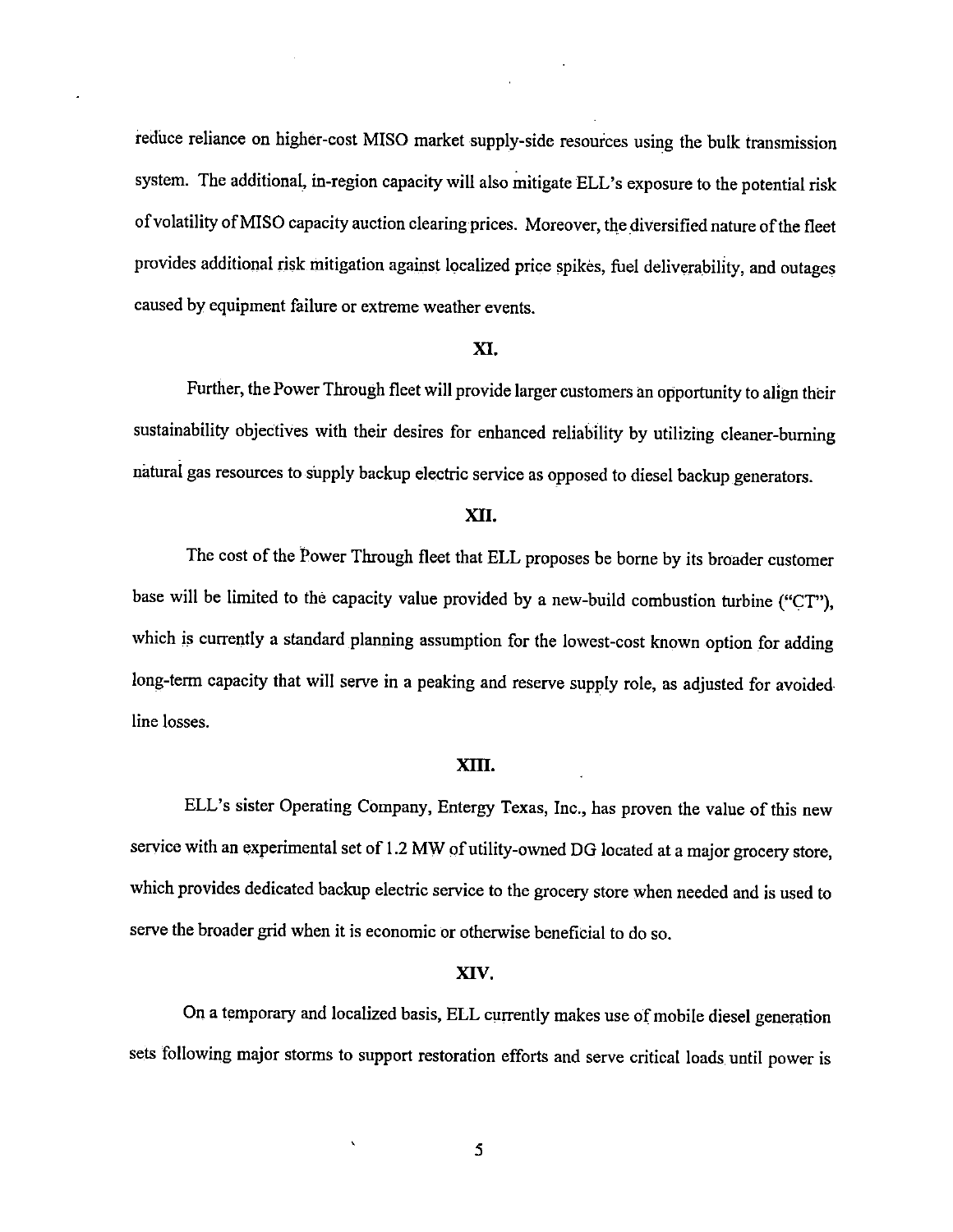restored. The Power Through fleet, however, is intended to facilitate installation of permanent, cleaner resources throughout its system that can do more than support system restoration, as discussed by Mr. Bourg.

#### XV.

In addition to those benefits, the community resiliency benefits to be derived from services like gas stations, grocery stores, first responders, and medical facilities having the capability to operate during an outage, especially during an outage that lasts for more than a few hours to several days, cannot be overstated.

### XVI.

One need look no further than the extended outages that occurred following the severe 2020 hurricane season and February 2021 winter storm to understand the community benefits of having infrastructure in place that is able to do more than support short-term outages and instead support critical community functions during longer-term grid outages caused by severe weather emergencies, which are only expected to increase over the ensuing years.

### XVII.

Accordingly, ELL believes the time is right to own and operate natural gas-fired DG in a manner that benefits the grid in Louisiana, as well as host commercial and industrial customers.

### XVHI.

With this Application, the Company submits the testimony of the following witnesses:

• Jonathan R. Bourg – Mr. Bourg is the Director, Resource Planning and Market Operations, for ELL. He testifies about the Company's current plans to meet the supply needs of its customers, and, in particular, describes the Power Through fleet. He also discusses how the Company plans to use the Power Through fleet to serve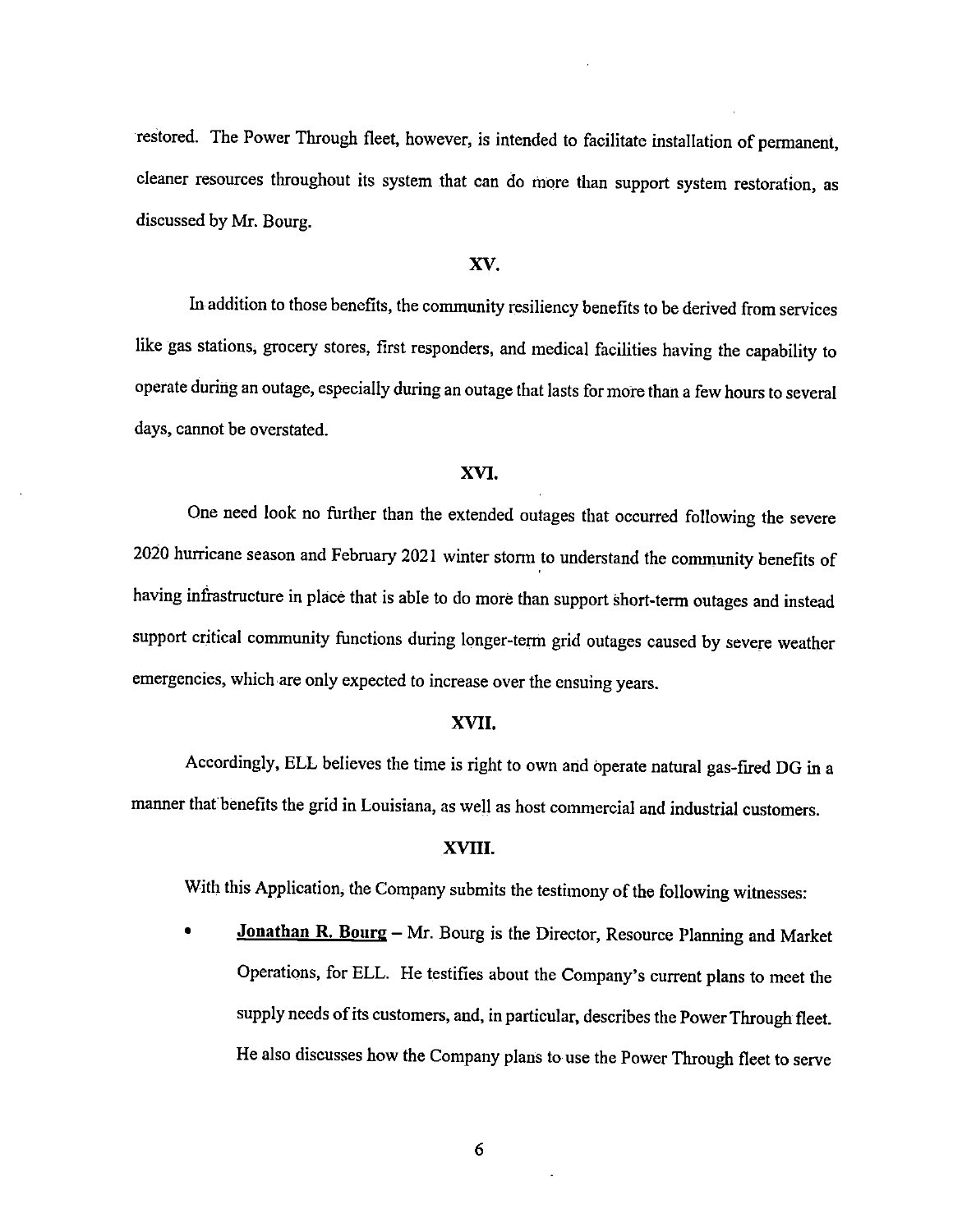the larger grid and support host customer operations during an outage event, yielding benefits for ELL's customers. Mr. Bourg explains that the Company's request for approval of the fleet complies or is consistent with applicable Commission Orders, including the 1983 General Order.

**Crystal K. Elbe** - Ms. Elbe is a Manager, Utility Pricing and Analysis, with Entergy's Regulatory Services group. In her testimony, she discusses cost recovery and ratemaking issues concerning the Power Through fleet, and describes the Company's proposal to recover costs through its new Rider UODG. Ms. Elbe also discusses the treatment of fuel costs and certain accounting issues.

### **OVERVIEW OF THE POWER THROUGH FLEET**

### XIX.

As discussed by Mr. Bourg in his testimony, ELL intends to deploy up to <sup>120</sup> MW of natural gas-fired generators (reciprocating internal combustion engines) ranging in sizes of 100 kW up to 10 MW that ELL will install, operate, and maintain on customers' premises, but located on the Company's side of the electric meter.

#### XX.

The generators will be equipped with switching and controls to provide automatic backup power to the host customer during outages and the ability to be remotely dispatched to provide energy to or reduce load on the distribution grid at all other times.

### XXI.

ELL plans to deploy the Power Through fleet over a period of five years beginning in 2022. Within that time frame, ELL expects that, in most circumstances, a generator can be sourced and installed at a host customer site in less than three months.

 $\overline{7}$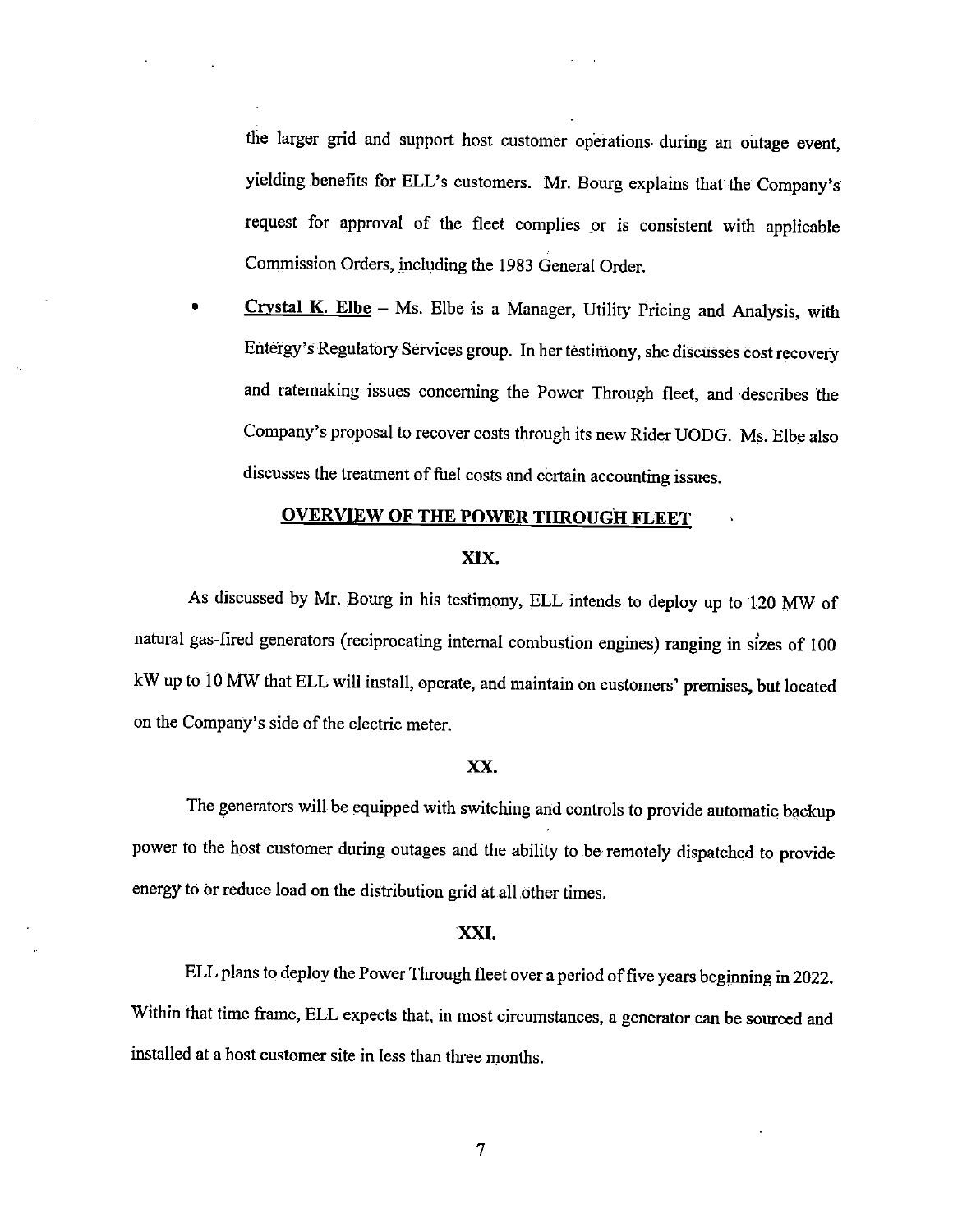### XXII.

Based on information from vendors, ELL understands that 20 years is <sup>a</sup> reasonable estimation of the useful life of the natural gas-fired generators contemplated for the Power Through . fleet, However, their useful life will vary depending upon how frequently the equipment is called upon for operations and the duration of each run.

#### XXIII.

ELL selected up to 120 MW for several reasons that reflect ELL's resource needs, level of customer interest, and analysis of the market for DG solutions of this type. <sup>120</sup> MW is <sup>a</sup> meaningful amount that will help address ELL's resource needs. The Power Through fleet will be controlled via <sup>a</sup> dispatch system that can be integrated with the other grid modernization systems as they are placed in service.

#### XXIV.

The Company is proposing the size range of <sup>100</sup> kW up to <sup>10</sup> MW to 1) provide options to match the generator size with host commercial and industrial load, and 2) due to the cost effectiveness of the greater than or equal to <sup>100</sup> kW resources and the reduced complexities associated with implementation, permitting, and interconnection requirements for those resources below or equal to 10 MW.

#### XXV.

While the generators will typically be sized to meet all of the host customer's load during an outage, as discussed by Mr. Bourg, host commercial and industrial customers will be able to increase or decrease the size of the generator based on their needs.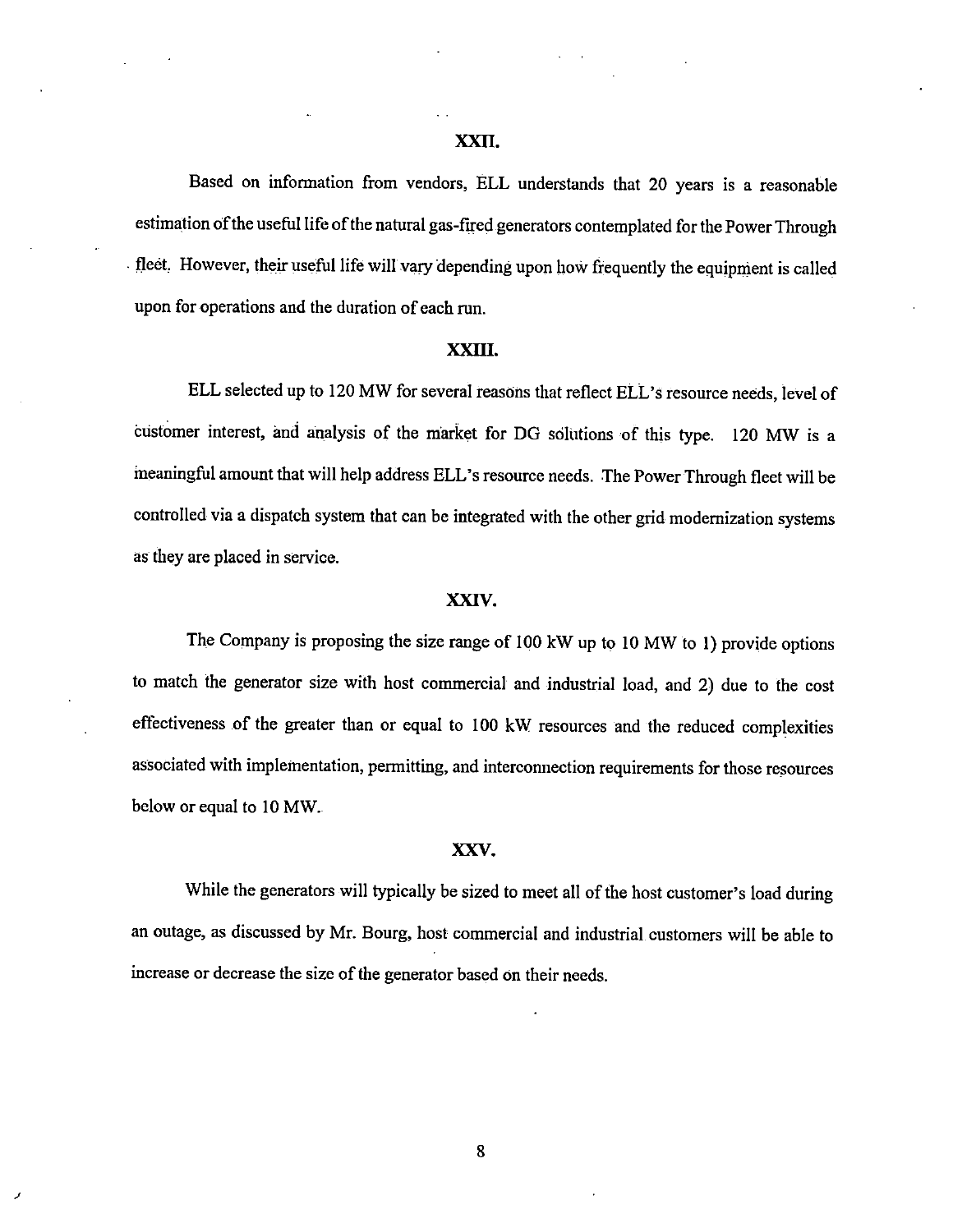### XXVI.

Host customers will also be able to select from various ELL-certified generator manufacturers to select the type of generator that will be used to supply backup electric service to the host customer. ELL will use only certified installers, selected via a Request for Proposals ("RFP") process, to install the fleet at host customers' premises. Using only certified installers reasonably ensures compliance with installation standards, worksite safety standards, minimum customer service requirements, and bonding requirements.

### XXVII.

The exact location of each DG resource will be determined through collaboration between the host commercial and industrial customer, the certified vendor installing the generator and ELL, considering the host customer's business needs and preferences and the location of existing gas and electrical service, available rights-of-way, accessibility, and any other relevant site-specific attributes.

### XXVIII.

The proposed Power Through fleet offers a relatively quiet operation, smaller total footprint, and lower emissions, which will make running the natural gas-fired generation less noticeable to the host customers' operations and surrounding area than traditional, diesel-fired backup generators.

### XXIX.

The fleet will utilize the existing infrastructure of the local natural gas distribution company to supply fuel and will not require the additional footprint and human interaction of local fuel storage that would be needed for other fuel sources.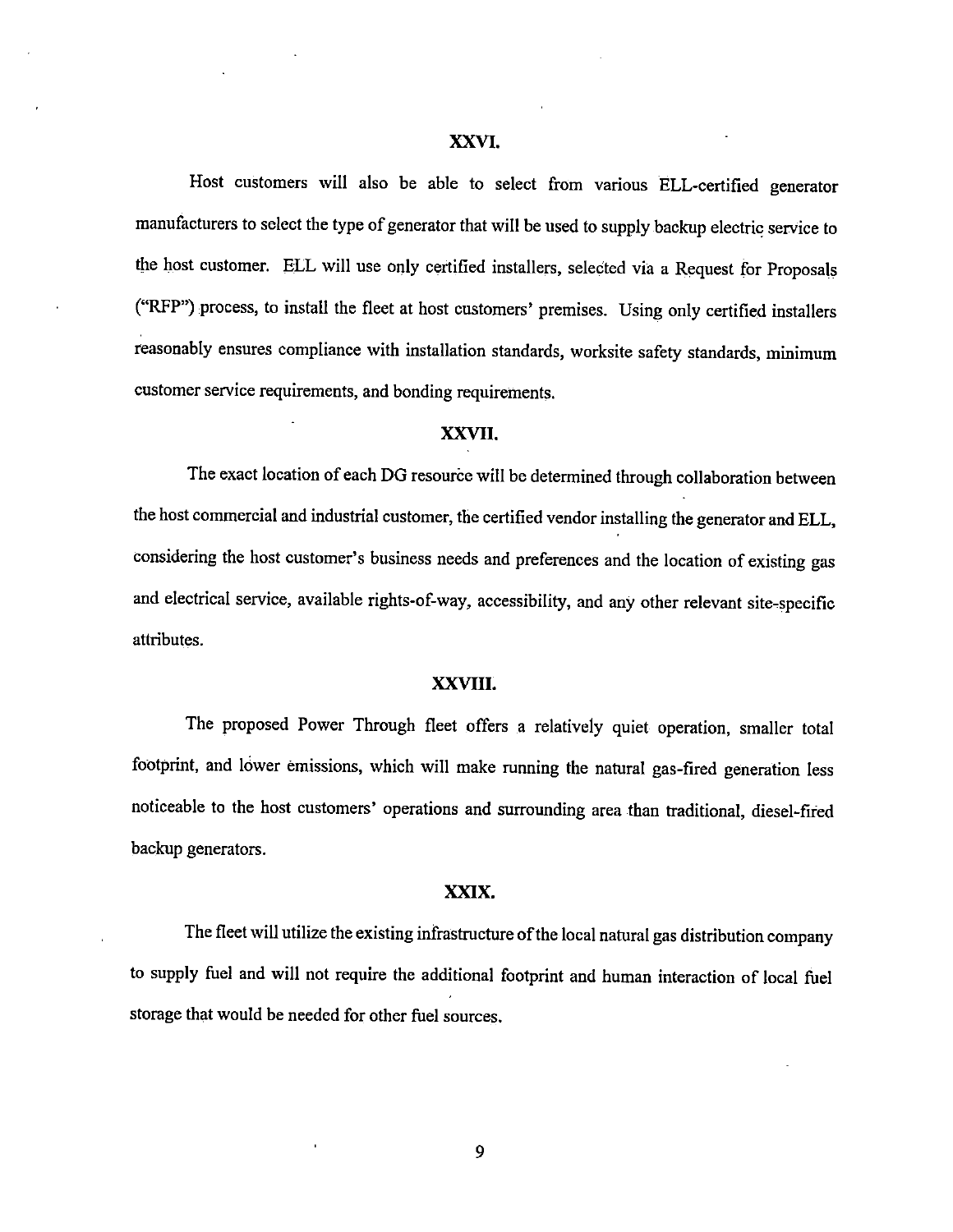Full installation costs, at the high-end of the range, for commercial-scale generators up to <sup>10</sup> MW are expected to be less than \$10,000,000 per installation. At the low end of the range, some of the smallest units could be below \$50,000. However, each installation will be unique, so costs could vary from those book-end estimates.

### XXXI.

ELL estimates, as discussed by Ms. Elbe, that the total invested capital for <sup>120</sup> MW being used in calculating the estimated revenue requirement is \$156.2 million.

### XXXII.

Typical maintenance activities likely will include testing (including emissions testing as applicable), periodic site inspections, scheduled maintenance (e.g., oil changes), and replacement of wearable parts (e.g., air and oil filters and spark plugs). The specific frequency and list of scheduled maintenance items will vary by generator size and manufacturer. ELL's estimated O&M costs will be allocated between the host customer and all customers in the UODG rate, as discussed by Ms. Elbe.

#### XXXIII.

Maintenance on the fleet is currently expected to be outsourced under ELL's direction and oversight to ensure the generators are effectively maintained. The associated maintenance strategy and contracts will be continually reassessed by ELL as the fleet is deployed and operated for cost efficiencies and to ensure compliance with worksite safety standards, training and certification on approved equipment, and that the maintenance provider meets minimum customer service requirements.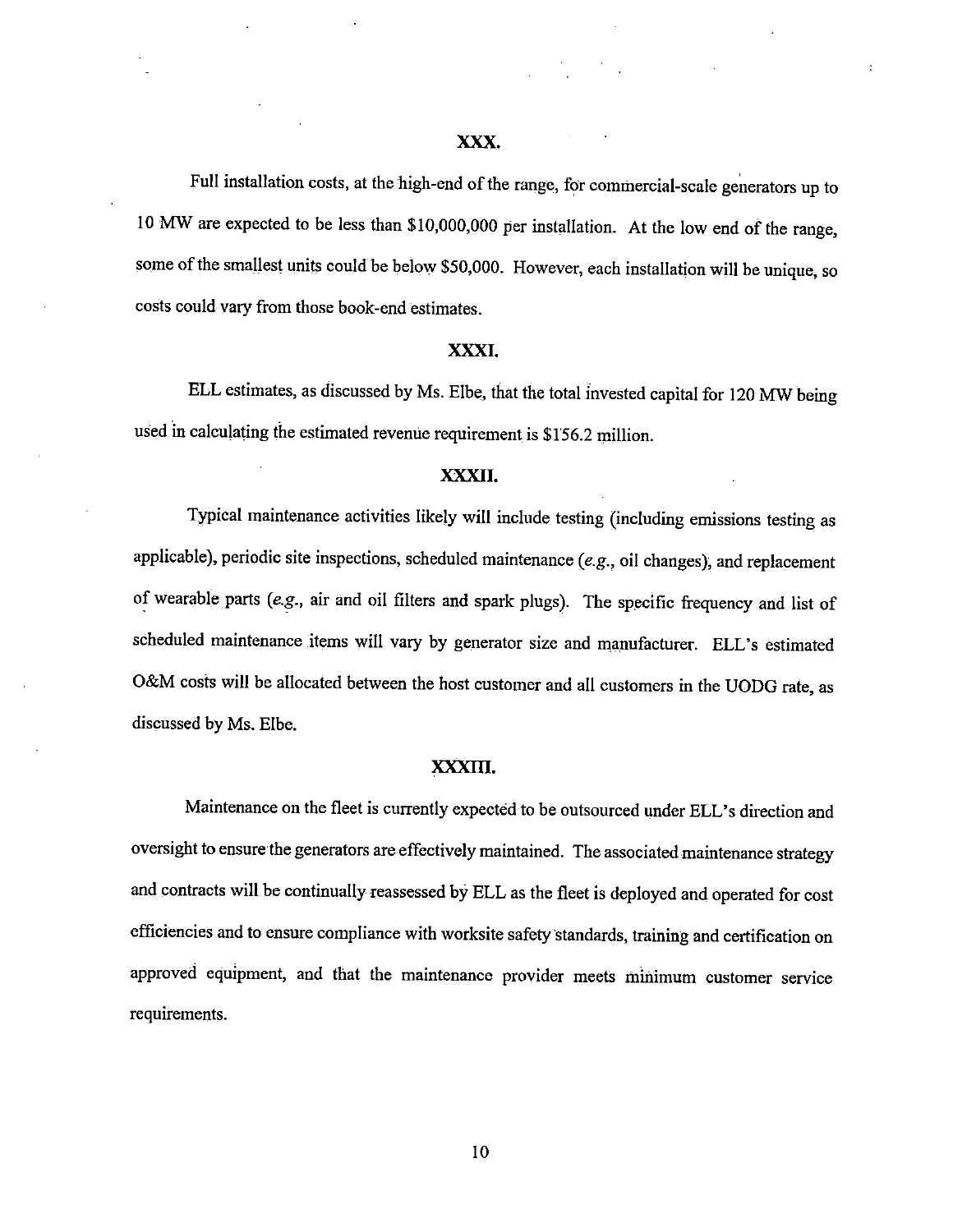#### XXXIV.

Major cost components include: (1) the generator or generators; (2) the switch gear; (3) control devices; (4) site work; (5) distribution interconnection study; (6) gas interconnection infrastructure; and (7) warranty (as applicable). As discussed by Ms. Elbe, the portion of these costs that exceeds the capacity benefit of the generator will be recovered from the host customer.

### XXXV.

<sup>A</sup> distribution interconnection study will be conducted by ELL prior to installation of each DG resource. As <sup>a</sup> practical matter, ELL does not expect that distribution upgrades will be necessary to site a unit at the host customer's premises because the generators will in most instances be sized to serve the customer's existing load, and the corresponding distribution feeder and transformer should already be sized to serve that load.

### XXXVI.

Distribution upgrades may be necessary if the host customer desires a larger generator to accommodate expected growth in its load. Regardless, under the cost allocation proposed by ELL, which is discussed in the testimony of Ms. Elbe, any interconnection or distribution upgrade cost required for <sup>a</sup> generator will be included in that portion of the project cost that will be used to calculate the host customer's monthly charge for backup electric service.

### XXXVII.

X

The Company currently plans, as discussed by Mr. Bourg, to register the generators as both Load Modifying Resources ("LMRs") and Demand Response Resources ("DRRs") in MISO. As LMR(s), the fleet will be used to satisfy the annual resource adequacy requirements imposed on the Company by MISO. As DRR(s), the fleet (or subsets thereof) will be offered into MISO's day-ahead and real-time energy and ancillary services markets.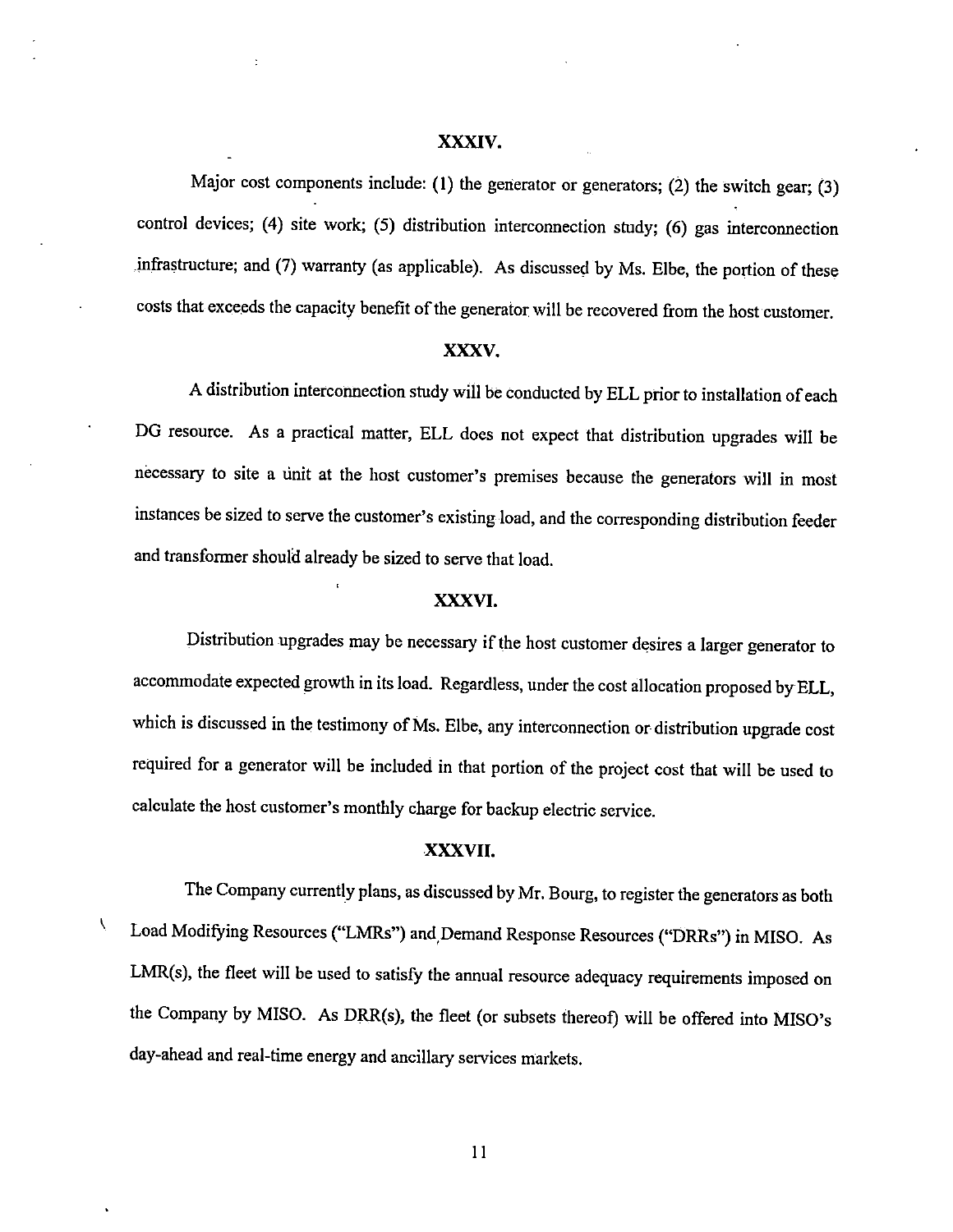### XXXVIII.

ł

When MISO selects a DRR offer, the generators will deliver energy using the local distribution system and thereby reduce the load placed on the bulk transmission system and market supply-side resources. The addition ofLMRs will help to mitigate against increases in the clearing price for capacity in ELL's LRZ in MISO's capacity auction.

#### COST RECOVERY

### XXXIX.

Because host customers enjoy the availability of the DG resources during an outage, the Company proposes that host customers be charged for backup electric service availability. As discussed by Ms. Elbe, ELL proposes to do so by including the entire cost of purchasing, installing, operating, and maintaining the generators in its overall revenue requirement and charging the host customers a separate fee for backup electric service supplied by the DG, The revenues received from host customers would be included as an offset to ELL's revenue requirement when setting rates in any subsequent rate proceeding. This approach is consistent with the longstanding cost > recovery treatment for Additional Facilities and corresponding revenues received from Schedule AFC.

#### XL.

In order to make the arrangements for backup electric service supplied by the Power Through fleet, it is critical that ELL be able to inform interested customers of the estimated cost of that service and how those costs would be charged. Thus, successful deployment of a fleet of Company-owned DG requires that the Commission also approve in this proceeding how host customers will be charged for backup electric service availability supplied by the fleet. For this reason, ELL requests approval of Rider UODG as part of this proceeding, as discussed by Ms. Elbe.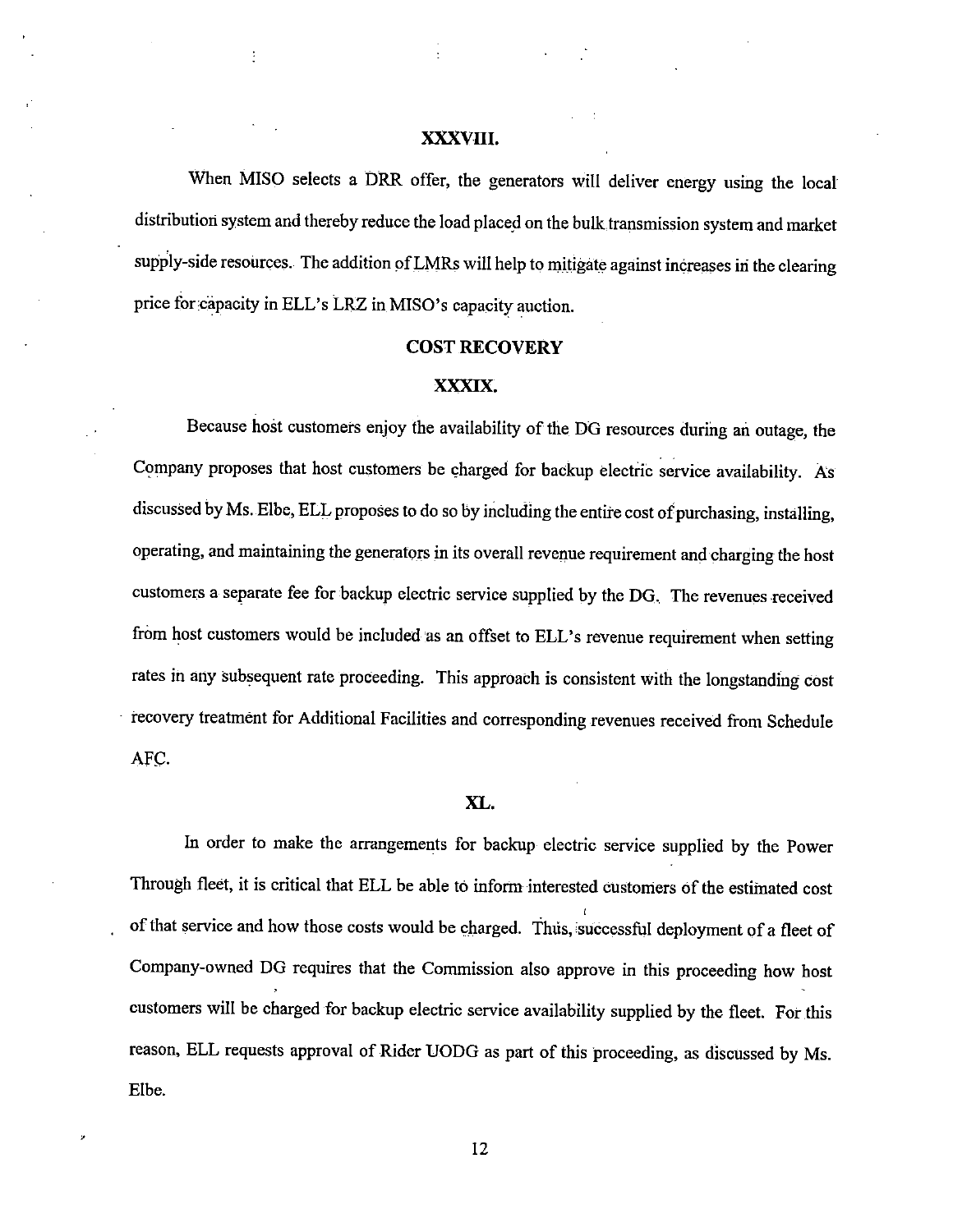Rider UODG, which is attached as Exhibit CKE-1 to Ms. Elbe's testimony, is designed to charge host customers for backup electric service provided by Power Through generators, which charge is determined based on the capital and non-fuel Operations and Maintenance ("O&M") and related property taxes and insurance associated with Power Through resources.

#### XLII.

Specifically, a host customer will be charged monthly under Rider UODG based on the non-fuel costs of a Power Through generator installed on its premises that exceed the non-fuel costs the Company would otherwise incur for <sup>a</sup> commensurate amount of peaking and reserve capacity.\_

### XLIII.

In addition, recognizing that both the host customer and ELL's overall customer base contribute to the recovery of the capital and O&M costs of a Power Through generator, ELL proposes that any energy margins earned by <sup>a</sup> Power Through generator be allocated proportionally between the host customer and all other customers. The host customers' allocation of energy margins would be reflected as a credit on their electric bill, and the portion of energy margins attributable to all customers would reduce ELL's monthly fuel expense. ELL requests an exception to Fuel Adjustment Clause General Order<sup>3</sup> to allow for this sharing of energy margins. The non-fuel revenues from Rider UODG will be used to offset the total costs of owning and operating the Power Through resources when establishing ELL's non-fuel revenue requirement.

 $^3$  In re: Development of standards governing the treatment and allocation of fuel costs by electric utility companies, Docket No. U-21497, General Order at <sup>8</sup> (Nov. 6, 1997).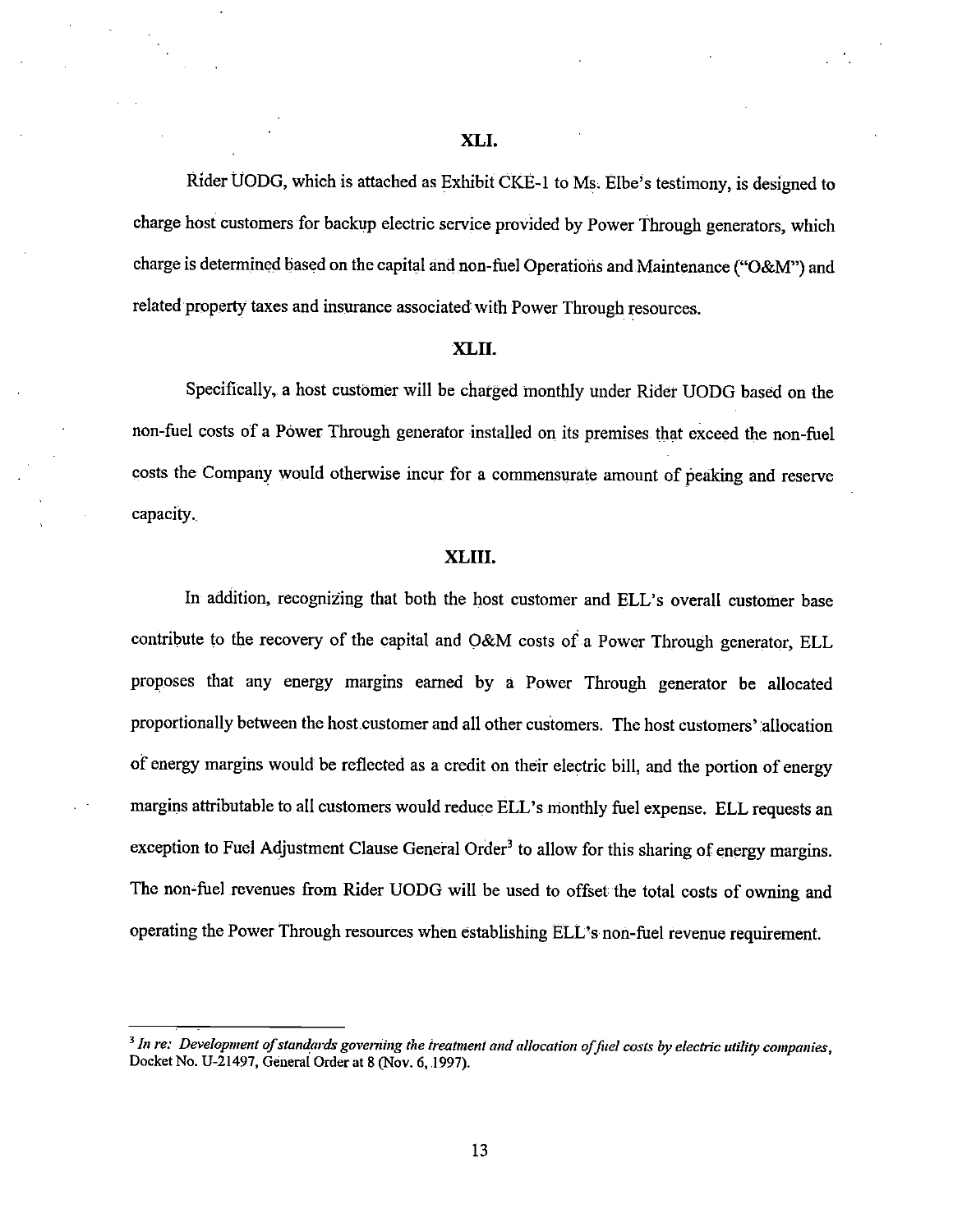It is currently anticipated that a host customer's bills for electric service will include the monthly charge for backup electric service and energy margin credits, either as separate line items or condensed into one monthly charge line item, which will be calculated by subtracting any energy margin credits from the monthly charge each month. Alternatively, separate bills for normal electric service and this backup electric service could be used in the future.

#### XLV.

As discussed by Ms. Elbe, the total estimated first full year revenue requirement for the Power Through fleet is approximately \$24.9 million, excluding estimated Rider UODG revenues that will offset that amount. The estimated revenue requirement for the Power Through fleet is based on the total estimated distributed generation equipment, installation, interconnection costs, plus estimated annual non-fuel O&M expenses in the first full year with <sup>120</sup> MW of installed capacity.

### TREATMENT OF COSTS

### XLVI.

As explained by Ms. Elbe, the Company plans to record the costs of the Power Through generators to account 344 – Generators with a 20-year life, and the program development costs to intangible account 303. The non-fuel O&M expenses associated with the Power Through generators-will be recorded to Other Power Generation in accounts 546 through 554.

#### XLVII.

Moreover, similar to any other Company-owned generator, charges incurred for the supply and delivery of natural gas to Power Through generators will be included in the Company's Fuel Adjustment Clause. Except for outage conditions affecting the Host Customer, the Power Through generators will be dispatched to meet the needs of all ELL's customers. These fuel costs will also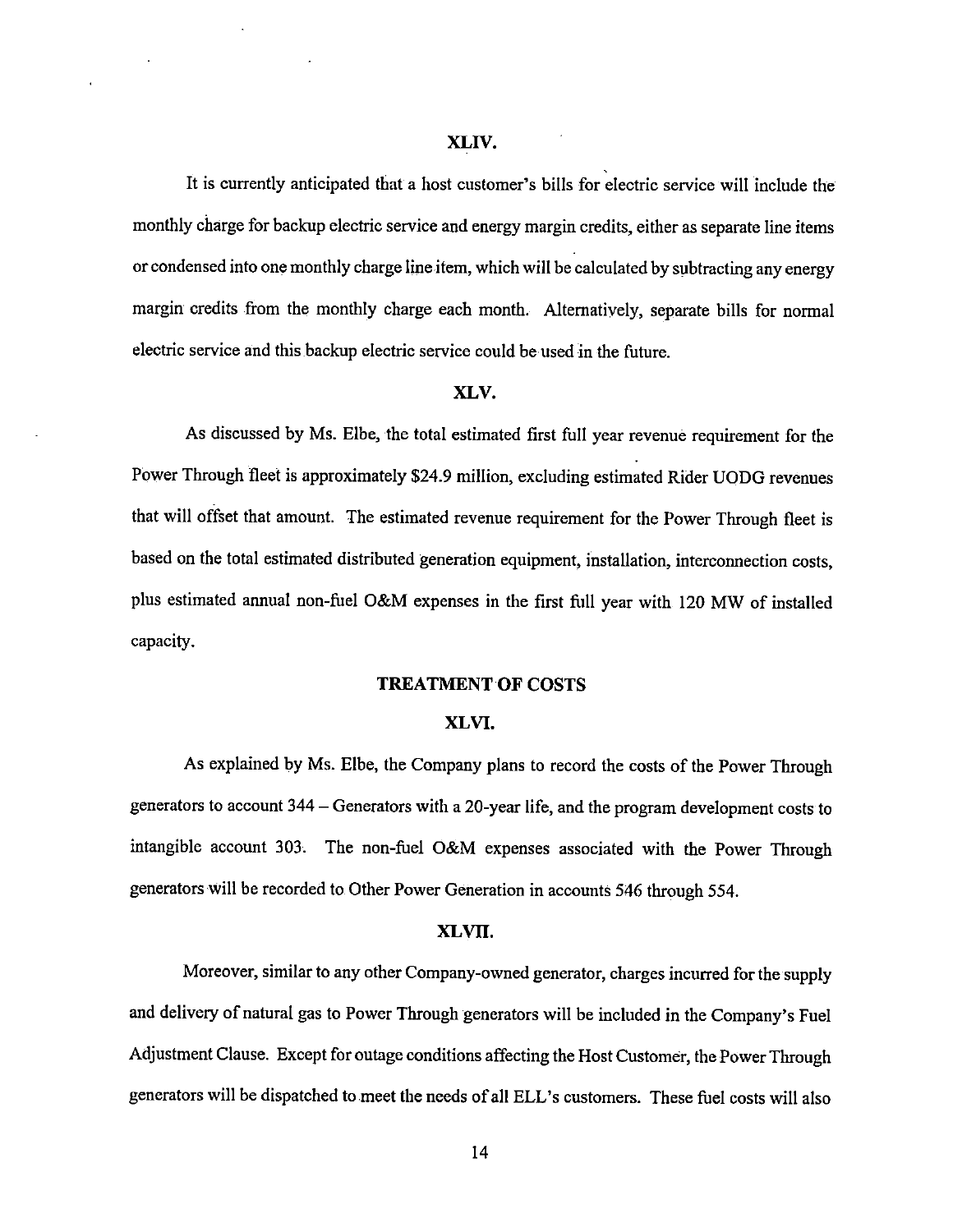include the cost of fuel consumed when the Power Through generator is providing backup electric service to <sup>a</sup> host customer during an outage. This is appropriate because, during a grid outage, the host customer will continue to be billed for the power being produced by the generator operating as a backup power source pursuant to its applicable 'retail rate schedule, including the Fuel Adjustment Clause. Thus, the fact that the host customer's meter continues to record usage, and that usage is in turn included in bills, serves to offset the cost of the fuel being consumed by the generator operating in a backup mode.

 $\mathbf{v}_\mathbf{z}$ 

## COMPLIANCE WITH APPLICABLE COMMISSION RULES. AND ORDERS XLVIII.

Although the Commission's 1983 General Order, as amended, does not require ELL to seek certification of resources that are 5 MW or less, the proposed Power Through fleet may ultimately include generators that exceed this threshold. Therefore, the Company seeks Commission approval and certification for the entire proposed Power Through Fleet, through installations of up to 120 MW of DG located at the premises of hosting industrial and commercial customers. For the reasons discussed herein, and as explained by Mr. Bourg, the Power Through fleet serves the public convenience and necessity and is in the public interest, and therefore prudent, and deployment of Power Through generators should be certified in accordance with the Commission's 1983 General Order. The Power Through fleet satisfies the Order because it secures for ELL's customers needed peaking and reserve capacity. Additionally, as discussed by Mr. Bourg and Ms. Elbe, the fleet is expected to, among other things, provide additional reliability and resiliency benefits to the distribution grid, local communities, and host commercial and industrial customers. ELL has evaluated the proposed fleet, and determined that it will be beneficial to the Company's customers. Thus, consistent with the terms of the 1983 General Order, the Company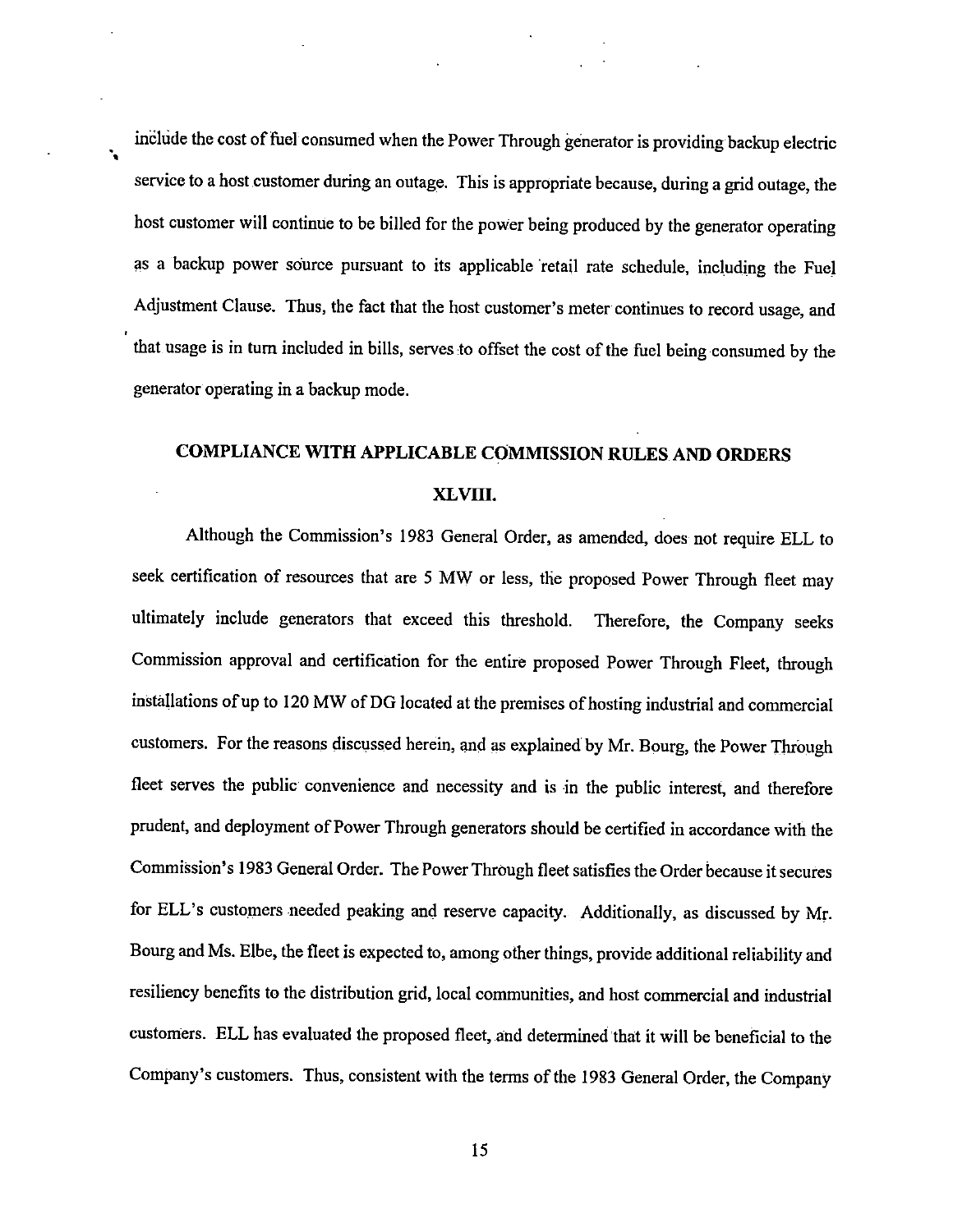is requesting that the Commission find that this evaluation of the Power Through fleet, up to 120 MW of DG, satisfies the justification requirement of the 1983-General Order.

 $\cdot$ 

### XLIX.

The MBM Order augments the procedures of the <sup>1983</sup> General Order, and generally requires a utility proposing to acquire or build new generating capacity to "employ a market-based mechanism" consisting of an RFP competitive solicitation process. ELL believes the MBM Order is not applicable because each of the Power Through generators will be less than 50 MW in size. In the alternative, for all the reasons mentioned herein, and as further discussed by Mr. Bourg and Ms. Elbe in testimony, while it was not selected through an RFP process, the proposed fleet meets the objective of the MBM Order and an exemption, if necessary, would be appropriate.<sup>4</sup>

### REQUEST FOR TIMELY TREATMENT

### L.

The Company is requesting that the Commission direct or establish a Procedural Schedule in accordance with the 120-day certification period set forth in the 1983 General Order.

As explained by Mr. Bourg, the Company does not believe that an exemption to the MBM Order is required in this case. Nevertheless, if the Commission determines that <sup>a</sup> formal exemption to the MBM Order or any other LPSC Order is necessary in this proceeding, the Company requests such a finding and believes that the evidence presented demonstrates that such an exemption is in the public interest.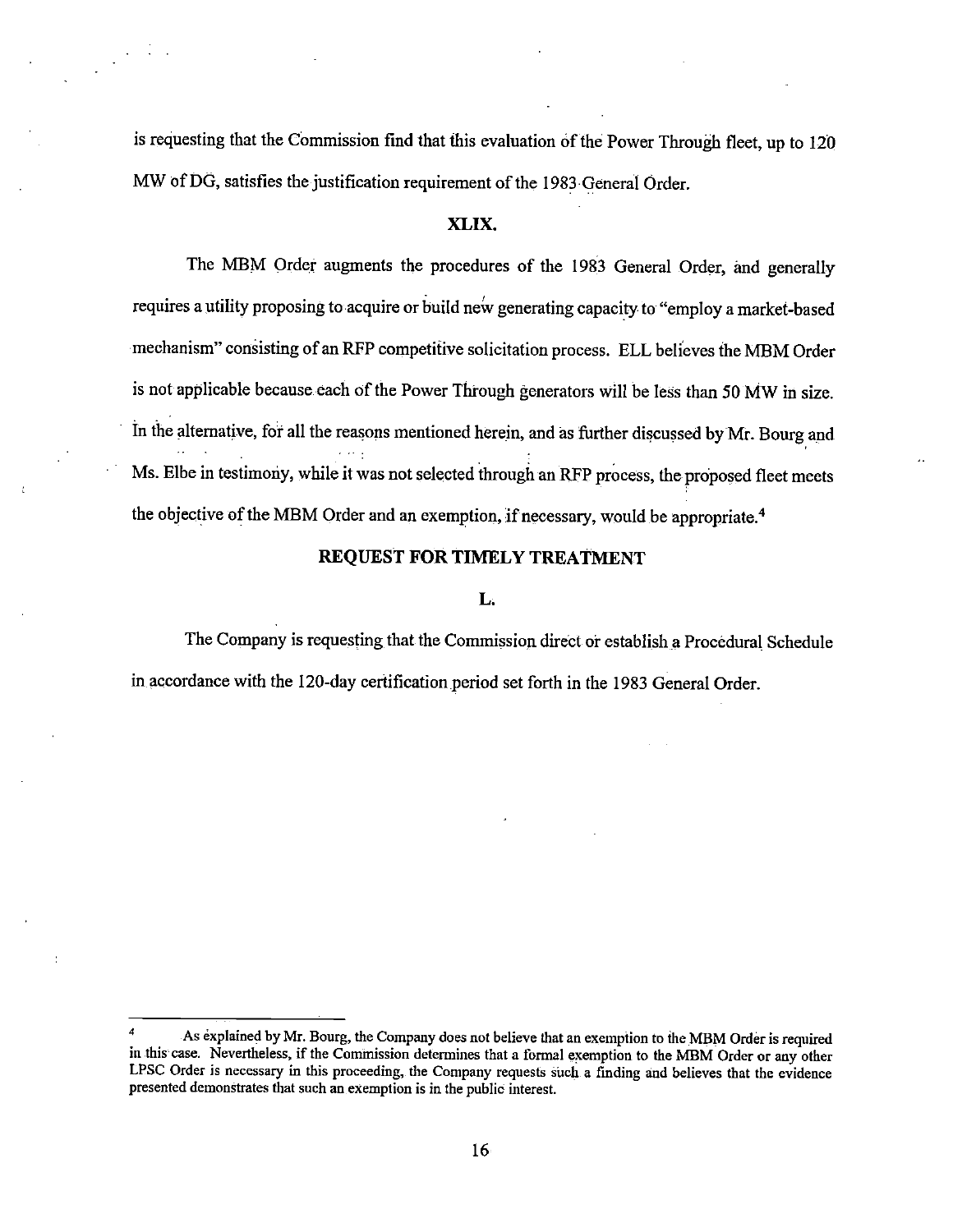### SERVICE OF NOTICES AND PLEADINGS

 $\vdots$ 

### L1.

The Company requests that notices, correspondence, and other communications concerning this Application be directed to the following persons:

> Mark D. Kleehammer<br>Elizabeth C. Ingram Lawrence J. Hand, Jr.<br>D. Skylar Rosenbloon 4809 Jefferson Highway Jefferson, Louisiana 70121 Telephone: (504) 576-6825<br>Telephone: (504) 840-2528 Facsimile: (504) 576-5579 Facsimile: (504) 840-2681 lhand@entergy.com<br>mkleeha@entergy.com drosenbloom@enterg eingram@entergy.com

D. Skylar Rosenbloom<br>Mail Unit L-ENT-26E Mail Unit L-JEF-357<br>Jefferson, Louisiana 70121 Telephone: (504) 576-6825 Facsimile: (504) 576-5579 drosenbloom@entergy.com

Jay Breedveld Scott Olson Duggins Wren Mann & Romero, LLP 600 Congress Avenue, Suite 1900 Austin, Texas 78767-1149 Telephone: (512) 744-9300 Facsimile: (512) 744-9399 jbreedveld@dwmrlaw.com solson@dwmrlaw.com

ELL requests that the foregoing persons be placed on the Official Service List for this proceeding, and respectfully requests that the Commission permit the designation of more than one person to be placed on the Official Service List for service in this proceeding.

### REQUEST FOR CONFIDENTIAL TREATMENT

### LII.

Portions of the supporting Direct Testimony and Exhibits contain information considered

by the Company to be proprietary and confidential. Disclosure of certain information may present an unreasonable risk of harm to ELL and its customers. Therefore, in light of the sensitive nature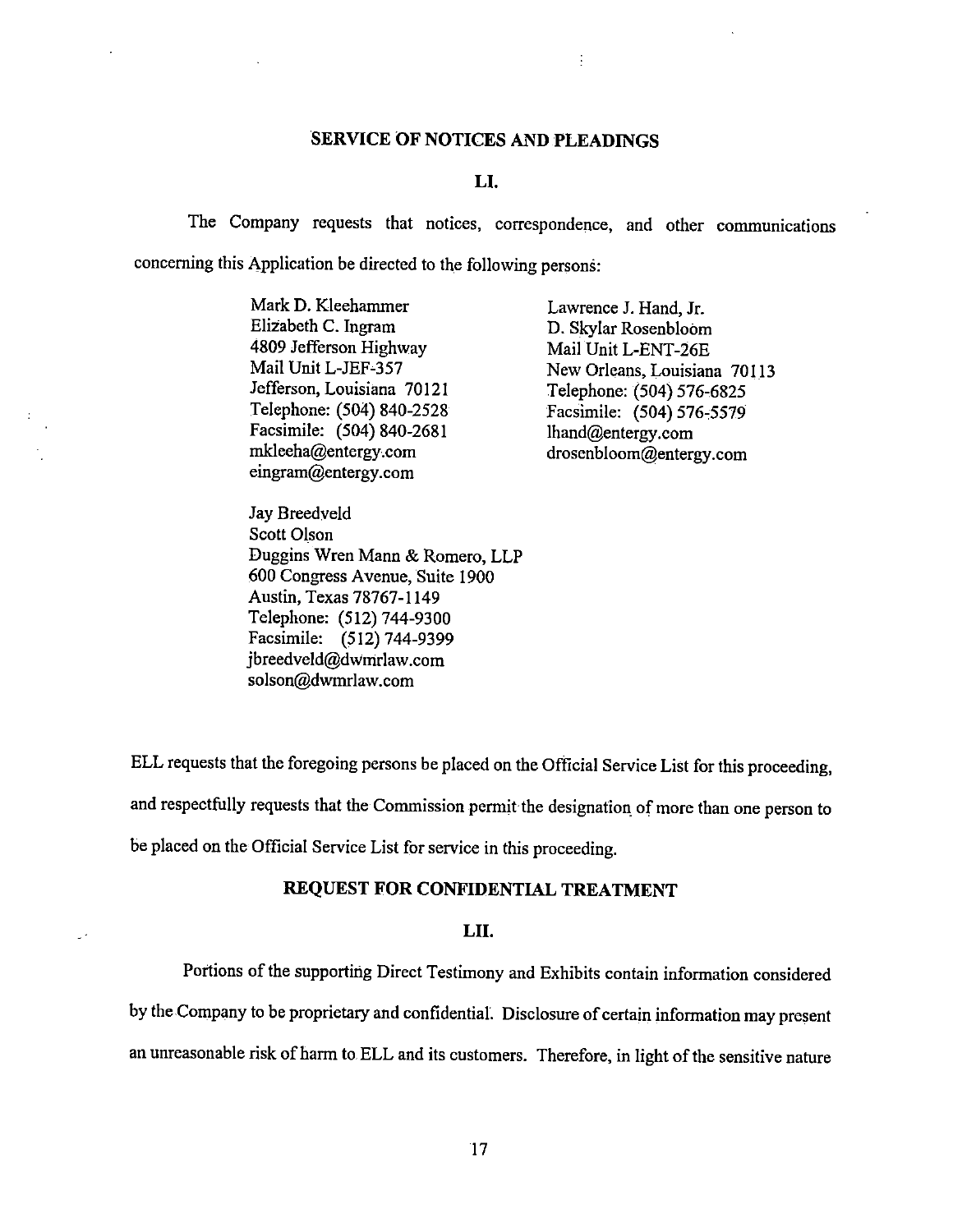of such information, the Company has submitted two versions of the Direct Testimony and Exhibits containing proprietary or confidential information, one marked "Public Version" and the other marked "Highly Sensitive Protected Material" ("HSPM"). Although the confidential and sensitive information and documents included with the Application may be reviewed by appropriate representatives of the Commission Staff and intervenors pursuant to the terms and conditions of a suitable confidentiality agreement once such an agreement has been executed in this docket, this confidential information also is being provided pursuant to, and shall be exempt from public disclosure pursuant to, the Commission's General Order dated August 31, 1992, and Rule 12.1 of the Rules of Practice and Procedure of the Louisiana Public Service Commission.

### PRAYER FOR RELIEF

WHEREFORE, Entergy Louisiana, LLC respectfully requests that the Commission,

subject to the fullest extent of its jurisdiction, grant relief and give its approval as follows:

µ

- 1. Finding that the proposed deployment of the Power Through fleet complies with, is consistent with, or is not in conflict with all applicable orders, including the 1983 General Order and MBM Order, or, in the alternative, finding that the Power Through fleet warrants an exemption from the MBM Order or any other-applicable order;
- 2. Finding that Rider UODG is in the public interest and approved;
- 3. Finding that the retail revenue requirement associated with the Power Through fleet is deemed eligible for recovery through the Company's Rider FRP;
- 4. Finding that an exception to the Fuel Adjustment Clause General Order is warranted to allow for the sharing of energy margins earned by Power Through generators;
- 5. Finding that the costs of the Power Through fleet will be recorded to account  $344 -$ Generators with <sup>a</sup> 20-year life; the program development costs will be recorded to intangible account 303; and the non-fuel O&M expenses associated with the distributed generators will be recorded to Other Power Generation in accounts 546 through 554.
- 6. Finding that charges incurred for the supply and delivery of natural gas to Power Through generators will be included in the Company's Fuel Adjustment Clause.